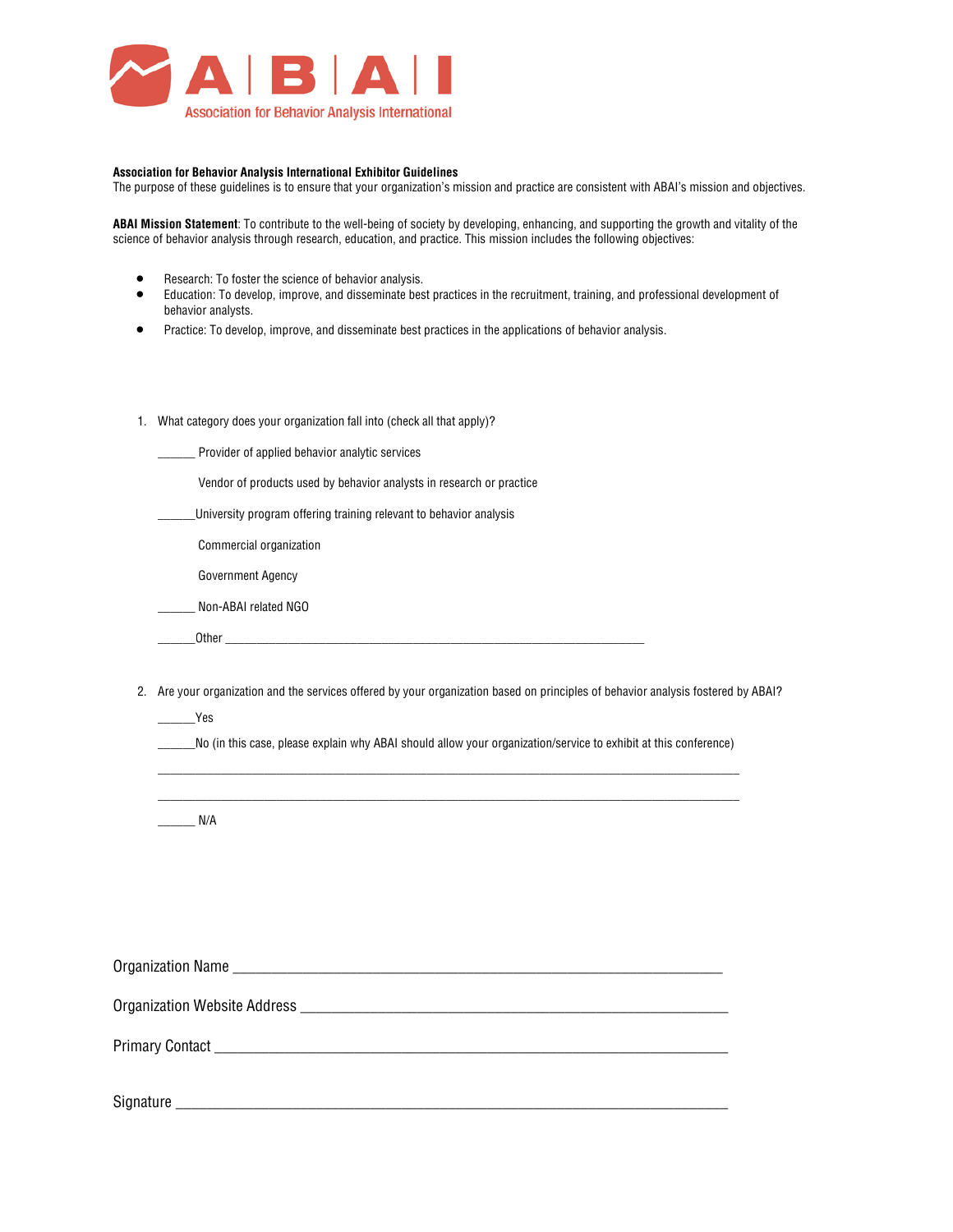

# **ABAI 48th Annual Convention Exhibitor Contract**

**May 26-30, 2022, Boston Convention & Exhibition Center, Boston, Massachusetts**

| <b>Contact Information</b><br>Complete information as you would like it to appear<br>in the Conference program on the ABAI website.                                                | <b>Registration Details:</b>                                                                                                                                                                                                                                                                                                                                                                                      |  |  |
|------------------------------------------------------------------------------------------------------------------------------------------------------------------------------------|-------------------------------------------------------------------------------------------------------------------------------------------------------------------------------------------------------------------------------------------------------------------------------------------------------------------------------------------------------------------------------------------------------------------|--|--|
|                                                                                                                                                                                    | Each booth purchase includes the following:                                                                                                                                                                                                                                                                                                                                                                       |  |  |
| ORGANIZATION NAME                                                                                                                                                                  | One full conference registration (may attend sessions).<br>Additional registration discounts                                                                                                                                                                                                                                                                                                                      |  |  |
| <b>CONTACT NAME</b>                                                                                                                                                                |                                                                                                                                                                                                                                                                                                                                                                                                                   |  |  |
| STREET ADDRESS                                                                                                                                                                     | Registrations will be collected via survey from exhibits@abainternational.org<br>Please confirm that this e-mail is white-listed for e-mail correspondence.                                                                                                                                                                                                                                                       |  |  |
| <b>CITY</b>                                                                                                                                                                        |                                                                                                                                                                                                                                                                                                                                                                                                                   |  |  |
| STATE/PROVINCE                                                                                                                                                                     |                                                                                                                                                                                                                                                                                                                                                                                                                   |  |  |
| POSTAL/ZIP CODE                                                                                                                                                                    | DONATE to support the Society for the Advancement of Behavior                                                                                                                                                                                                                                                                                                                                                     |  |  |
| COUNTRY                                                                                                                                                                            | Analysis (SABA), a 501(c)(3) organization; all donations are fully tax<br>deductible.                                                                                                                                                                                                                                                                                                                             |  |  |
| EMAIL (WILL BE PUBLIC)                                                                                                                                                             | For more than 30 years SABA has been promoting the field of behavior analysis                                                                                                                                                                                                                                                                                                                                     |  |  |
| <b>WEBSITE</b>                                                                                                                                                                     | by supporting talented students, encouraging global dissemination of the science,<br>and recognizing our most inspiring leaders and giving them a platform to reach an                                                                                                                                                                                                                                            |  |  |
| <b>WORK TELEPHONE</b>                                                                                                                                                              | even bigger audience.                                                                                                                                                                                                                                                                                                                                                                                             |  |  |
| <b>WORK FAX</b>                                                                                                                                                                    | Donate \$160 to cover one student's registration to the annual convention<br>in May 2022, or any amount to contribute to a student's registration -<br>donations for 2022 must be received by October 31, 2021.                                                                                                                                                                                                   |  |  |
| # EMPLOYEES IN ORGANIZATION                                                                                                                                                        |                                                                                                                                                                                                                                                                                                                                                                                                                   |  |  |
| <b>Contact Person</b><br>This person will receive exhibitor-related<br>correspondence from ABAI and is ABAI's primary<br>contact for exhibit matters.<br><b>CONTACT FIRST NAME</b> | <b>Organization and Exhibit Description</b><br>Please provide a maximum 65-word description of your organization and its products or<br>services, to be posted on the ABAI website and printed in the 2022 Annual Convention<br>program book. Descriptions exceeding 65 words will be shortened. (Only exhibitors whose<br>contracts are received by February 11, 2022, will be included in the printed program.) |  |  |
|                                                                                                                                                                                    | $\Box$ Please check if you would like to use the description on record with ABAI.                                                                                                                                                                                                                                                                                                                                 |  |  |
| CONTACT LAST NAME<br>$\Box$ Check here if all contact information is the same<br>as above. Skip address fields below if checked.                                                   |                                                                                                                                                                                                                                                                                                                                                                                                                   |  |  |
| STREET ADDRESS                                                                                                                                                                     |                                                                                                                                                                                                                                                                                                                                                                                                                   |  |  |
| <b>CITY</b>                                                                                                                                                                        |                                                                                                                                                                                                                                                                                                                                                                                                                   |  |  |
| STATE/PROVINCE                                                                                                                                                                     |                                                                                                                                                                                                                                                                                                                                                                                                                   |  |  |
| POSTAL/ZIP CODE                                                                                                                                                                    |                                                                                                                                                                                                                                                                                                                                                                                                                   |  |  |
| <b>COUNTRY</b>                                                                                                                                                                     |                                                                                                                                                                                                                                                                                                                                                                                                                   |  |  |
| EMAIL (NON-PUBLIC)                                                                                                                                                                 |                                                                                                                                                                                                                                                                                                                                                                                                                   |  |  |
| <b>WORK TELEPHONE</b>                                                                                                                                                              |                                                                                                                                                                                                                                                                                                                                                                                                                   |  |  |
|                                                                                                                                                                                    |                                                                                                                                                                                                                                                                                                                                                                                                                   |  |  |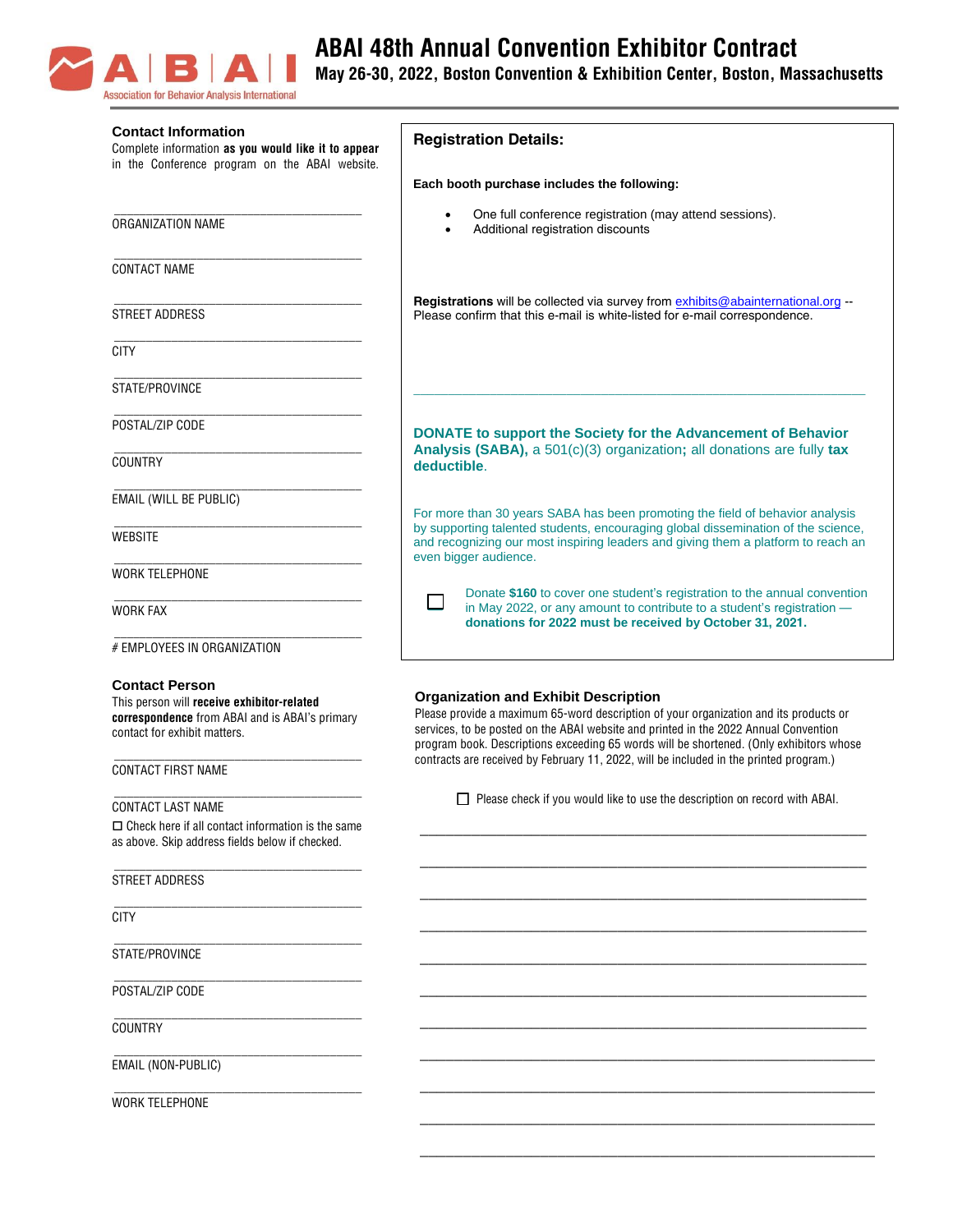

# **Select a Booth/Package:**

▢

Exhibitor Package & Booth: **\$5,000** Includes:

- Exhibit Booth (Premium booth while available; highlighted on event app)
- Two Conference Registrations
- Company Logo on Conference E-Blasts
- Company Logo on Conference Landing Page
- Company Logo in Program Booklet
- Two business-card size ad's in Inside Behavior Analysis
- Two Joint Promotional Emails to Attendees\* (35 words)

▢ Premium Booth\*: **\$2,465**

- One Facebook Posting
- Job Postings—10% Discounted for 1 Year Unlimited \*Promotional emails will be sent by ABAI. Subject matter must be approved by ABAI and pertain to the event. Submission deadlines apply.

▢ Single Booth: **Please Select Booth Choice**

# **Exhibit Space - Exhibit Hall A**

**Details:**

ABAI offers exhibit space to both commercial and nonprofit agencies. A single exhibit space is 100 square feet (10'  $\times$  10') depending on location and includes the following:

- One single-line identification sign (including booth number)
- 8-ft high background drape and 3-ft high side drape
- One draped 6-ft table with two side chairs
- One wastebasket
- An exhibitor services manual for ordering additional services or equipment will be available online.

Includes:

- Face-to-face exhibit time with attendees.
- One complimentary full convention registration—allowing attendance at educational presentations—and two exhibits-only passes.

Standard Booth: **\$2,179** ▢

- Opportunity to join the hybrid career fair at a discount prior to and during the convention to search for candidates and arrange on-site interviews.
- Career Fair promotion before, during, and after the convention.
- Attendance at educational presentations (full convention registrant only).

\* Premium Booth's are premium locations that are available first come first serve.

Please select your top 3 booth choices from the floor-plan. We will strive to accommodate your preference.

1st choice and  $2n$ d choice and  $2n$  and choice and  $3r$ d choice

# Passport: **\$495**

Includes your logo -- Attendees will visit all the companies in the passport in order to be entered into valuable door prize drawings.

# **Agreement:**

 $\Box$ 

In making this application, we agree to conform to all exhibit terms and conditions set forth by the Association for Behavior Analysis International (ABAI) and its agents. It is mutually agreed that all said regulations shall be interpreted by the Executive Council of ABAI, and the parties hereto shall be bound by such interpretations.

# **I have read the exhibit terms and conditions and agree to comply with regulations as stated in this document:**

|                                                                                                                         | Date:                                                           |      |
|-------------------------------------------------------------------------------------------------------------------------|-----------------------------------------------------------------|------|
| <b>Payment Information</b>                                                                                              |                                                                 |      |
| 50% minimum due at time of contract                                                                                     | Payment Amount: \$                                              |      |
|                                                                                                                         |                                                                 |      |
| Make checks payable to ABAI or charge your: $\square$ Am Express $\square$ MasterCard $\square$ Visa $\square$ Discover |                                                                 |      |
|                                                                                                                         |                                                                 |      |
|                                                                                                                         |                                                                 | Sec: |
|                                                                                                                         |                                                                 |      |
| Email: exhibits@abainternational.org Fax: (269) 492-9316                                                                | Mail: ABAI, 550 W. Centre Ave., Suite 1, Portage, MI 49024-5364 |      |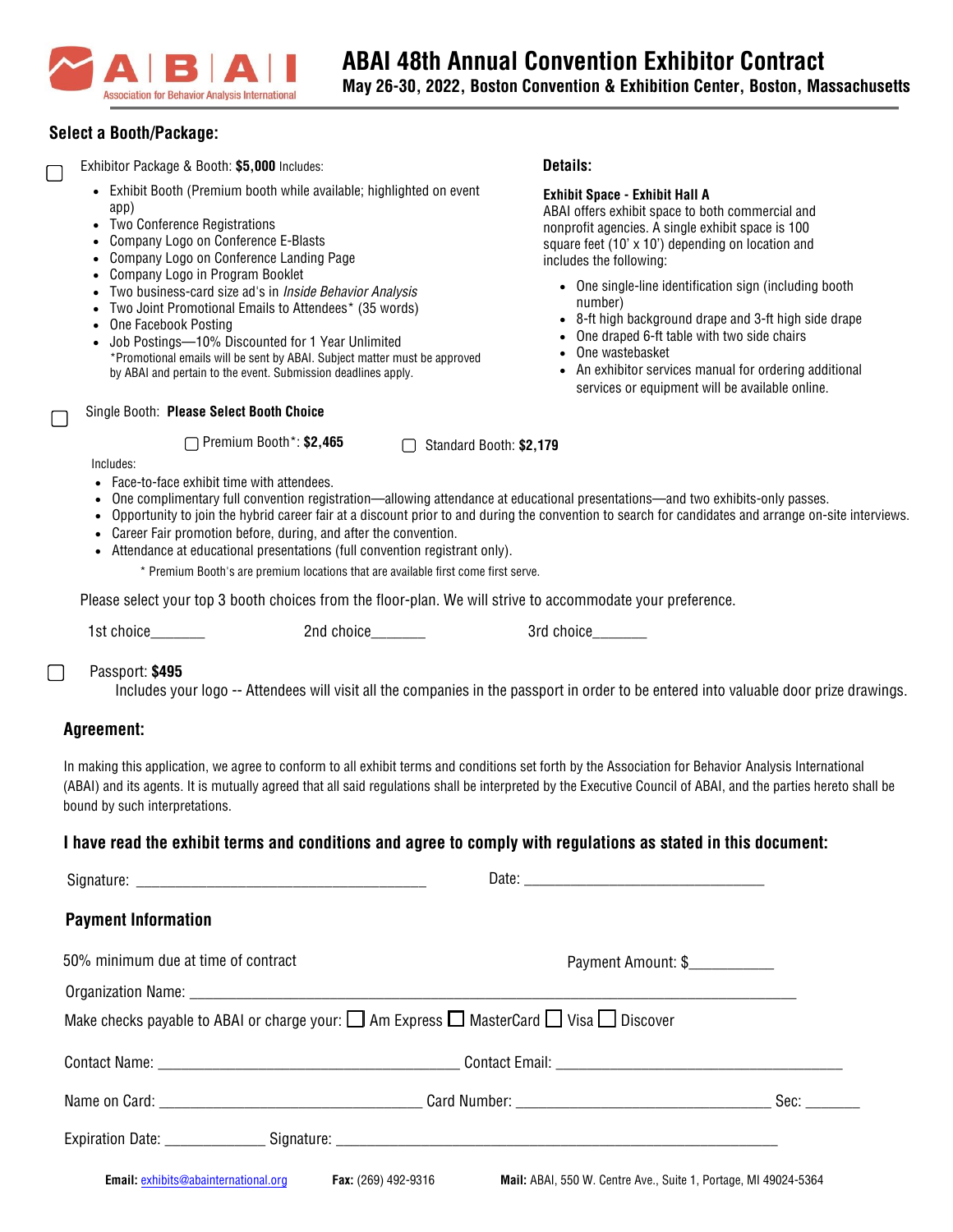

# **ABAI Exhibit Terms and Conditions**

#### **Exhibit Approval Process**

ABAI reserves the right to determine the suitability of all exhibits and advertisements submitted, and to reject those inconsistent with its mission. All exhibits will be reviewed and approved by the ABAI Practice Board. You will receive confirmation from the ABAI office when your application is approved.

The exhibiting or promotion of services, products, or equipment at the ABAI exhibit does not constitute endorsement by ABAI. An exhibitor is not permitted to represent in any manner that its goods or services have been endorsed by ABAI.

#### **Space Assignment**

All applications for exhibit space at the ABAI 48th Annual Convention must be made on the official contract form included here. Space is assigned on a first-come, first-served basis. You must reserve exhibit space by February 11, 2022 for your information to be printed in the convention program book.

#### **Set-Up/Tear-Down**

All crates must be unpacked and ready for removal by according to exhibit services company schedule. Crates not unpacked will be removed and stored at the exhibitor's expense. Empty boxes not properly stored will be discarded. Any service personnel charges will be the exhibitor's responsibility (see "Booth Decorating" below).

No set-up or moving of material or equipment is permitted during exhibit hours. In order to better serve convention attendees and ensure security, exhibitors must have their booths open and staffed during all exhibitor hours. (Note: times are subject to change.)

Any exhibit space not occupied by the end of move-in hours is subject to reassignment or resale by the association without refund, unless prior approval is obtained in writing from ABAI.

#### **Dismantling**

All exhibit booths must remain open and staffed for the entire duration of the exhibition. Your exhibit booth must be set up and dismantled according to exhibit services company schedule. Please review the exhibit schedule provided to you or on the ABAI website before making travel plans.

**To maintain the integrity of the exhibition, all exhibitors are required to remain open until the close of the exhibit hall. Exhibitors who dismantle early may be subject to a 1-year suspension of exhibit privileges.**

# **Deposit**

A 50% deposit is due when the exhibitor contract is submitted and is required to hold your booth. The balance is due by February 11, 2022.

Failure to remit the balance by the date specified constitutes cancellation of the contract, and the reserved space will be subject to resale without refund of deposit. **Payment in full is required before set-up on the exhibit floor.**

#### **Cancellation**

Should an exhibitor wish to cancel a reservation by February 11, 2022, a \$250 administrative fee will be held.

Cancellation after February 11, 2022 obligates the exhibitor to full payment. No refunds will be made after this date. All cancellations must be in writing.

# **Booth Representatives**

Each exhibiting company will receive two exhibit-hall-only badges and one complimentary full convention registration with the booth fee. Additional booth representatives will be required to register for the convention.

# **Subletting**

Exhibitors may not assign, sublet, or apportion the whole or any part of the space allocated to them, or the exhibit therein, or permit any other person or firm to exhibit therein any goods other than those manufactured or distributed by the exhibitor in the regular course of business, without written consent.

# **Booth Layout**

No exhibit will be permitted to span an aisle by roofing or floor covering. The exhibit should be installed so as not to project beyond the space allotted or obstruct the sight lines of or otherwise interfere with other exhibitors. Exposed unfinished sides of exhibit backgrounds must be draped to present an attractive appearance. Inspections of the exhibits will be made during set-up time and an effort made to advise exhibitors of any deviation from the exhibit rules. In the event an exhibitor is not available, the exhibit manager will order necessary draping, and costs will be charged to the exhibitor.

# **Booth Decorating**

Exhibitors are responsible for any items necessary for their displays, including furniture, material handling, draping, accessories, signs, electrical outlets, and so on, beyond those provided by ABAI.

Order forms for these items will be provided in an exhibitor service manual from the official decorator and will be available online.